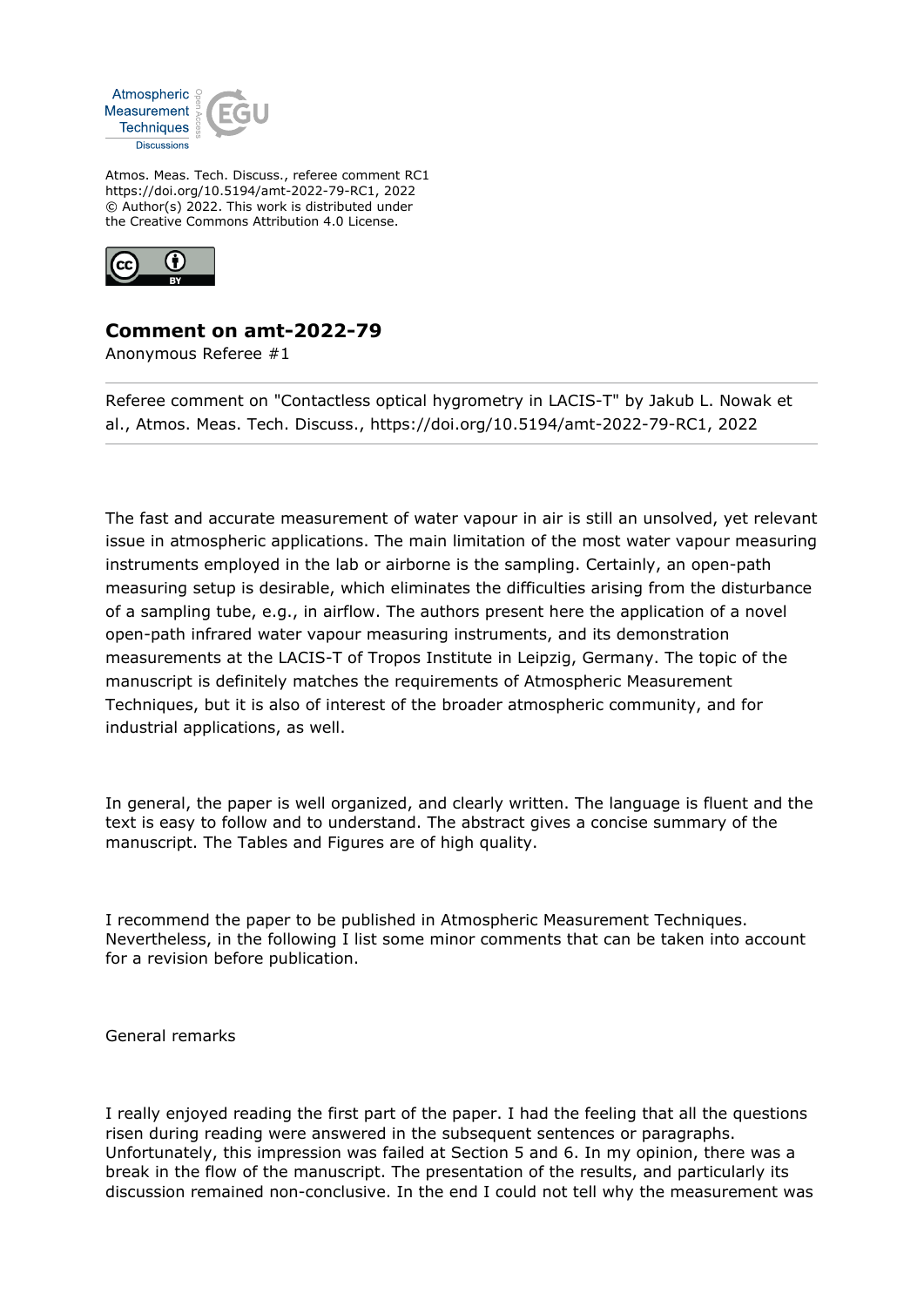conducted for, and why was it important to carry out the measurements in a turbulent flow. How this measurement helps in such applications? I hoped that this question will be addressed in Summary and Discussion, but it was not the case. Anyhow, as I mentioned, the topic is very important, and the results are interesting and promising, but I wish a more detailed discussion with respect to the application in a turbulent flow.

Specific comments

Line 33: The authors list numerous hygrometers, but in my opinion an important type of instrument is missing, namely a photoacoustic based hygrometer. Although such a hygrometer is implicitly cited, but could also be referred here (see e.g., Szakall et al., Frontiers In Physics, 2020; or Tatrai et al., AMT, 2015). These papers address a lot of similar problems as the hygrometer of the present manuscript has, like antireflection coating, and multiple reflection from windows, for instance.

Fig.1, and Fig 3: Probably that was my fault, but it was for me very difficult to figure out what is x direction and what is y direction. The caption in Fig. 3. did not help either ("x position – long path, perpendicular to what is depicted in this scheme"; does not tell for me anything). Then I found the description in line 351 which helped a lot: "across the long and short dimensions of the rectangular measurement section of LACIS-T". (Probably it was written earlier, but I have overseen it?) Please consider showing x and y directions in Figure 1. Further, in caption of Fig. 1 please indicate what DPM means.

Line 97: Please revise: "one can calculate water vapor concentration" – I found the word "easily" superfluous.

Line 132: Why did you use an electrooptic amplitude modulator? Semiconductor lasers can be easily modulated with their currents. Was that because of the disturbing effect of a residual wavelength modulation? Furthermore, in the Summary you mention the difficulties with measuring at two wavelengths with this setup. Would that be possible to apply wavelength-modulation instead of amplitude modulation, and to apply 1f or 2f detection? That would also eliminate the problem with the window signal, I suppose.

Line 192: Are the two windows here the two opposite windows in the setup, i.e. in LACIS-T?

Caption Figure 5: The assumed concentration given here is the water vapor concentration in LACIS-T?

Line 200: I understand that the windows were large, so any antireflection coating or tilting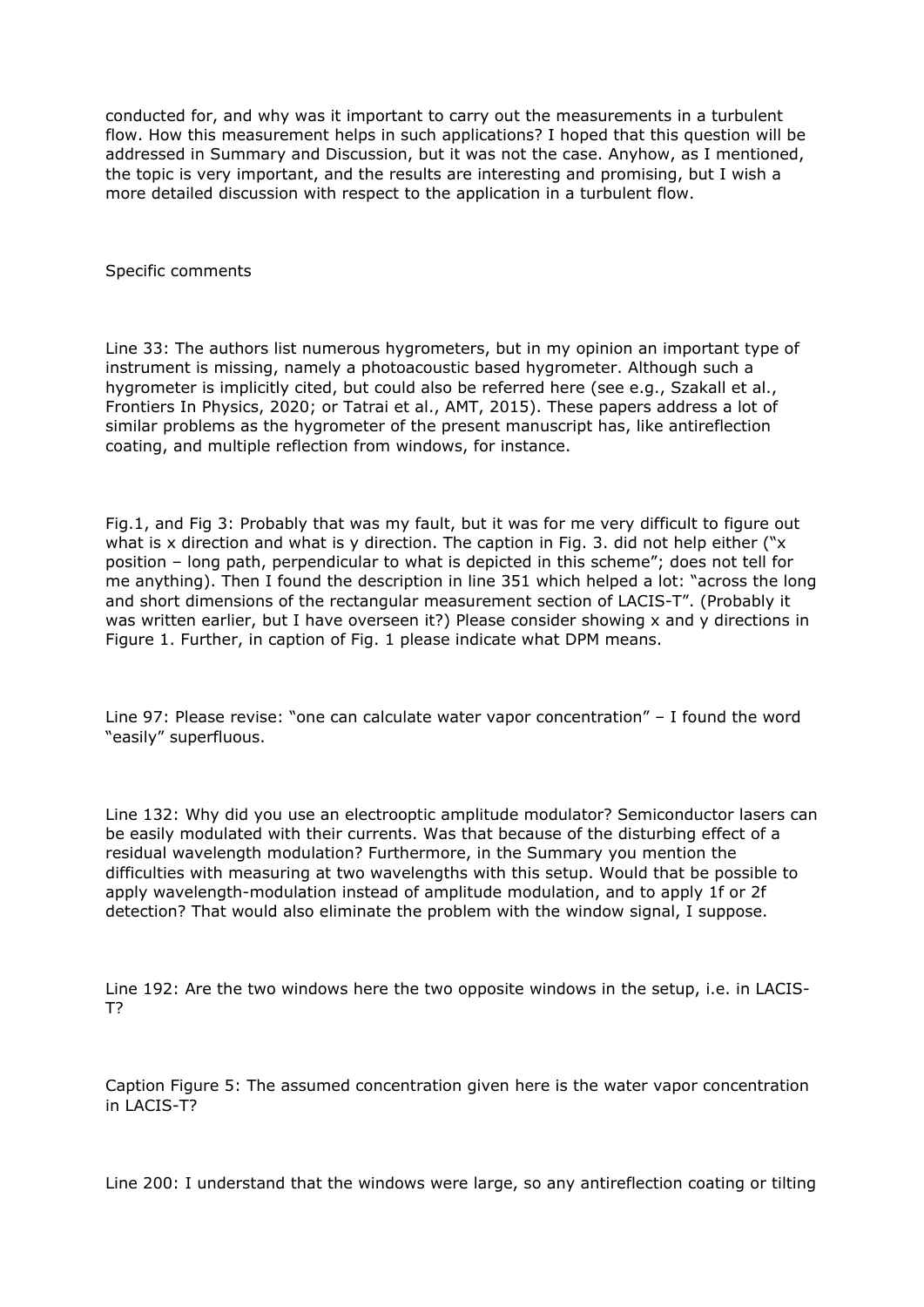would not work. But the laser spot is small, so not the whole window should be tilted or coated.

Line 215: What does "perpendicular orientation" here mean?

Line 220: The effects of reflection are discussed. Would such a reflection not worsen the laser efficiency when coming back to the active material of the laser? Or is this somehow avoided?

Line 230: Why is the parasitic absorption so different for the x and y directions?

Line 242. Please consider providing the formula (maybe in the Appendix). It could be interesting for the readers or other researchers with similar applications.

Line 254: Here the measurement was conducted with two air streams. If I understood correctly, the former measurements were carried out without flow. The measurement conditions should be described correctly and at the beginning of the paragraphs. Here it is also not clear how the sampling for the dew point mirror was done. Or was the inlet permanently in LACIS-T, as shown in Figure 1?

End of Section 4: For me the explicit determination of the detection limit or the minimum detectable concentration of FIRH is missing. From the calibration it could be determined, right? Something like 1.5 E17 cm-3.

Line 283: Again the question: was the DPM inlet permanently mounted? Or was that movable? One could perform a scan with DPM if its inlet is movable.

Line 286: That FIRH measurements represent an average along the optical path is not a new information, it is mentioned a few lines earlier.

Line 295: "The profiles of n …" – was already mentioned.

Line 317: Is it possible to measure the air flow and get information about the velocity profile? Applying an LDV, for instance?